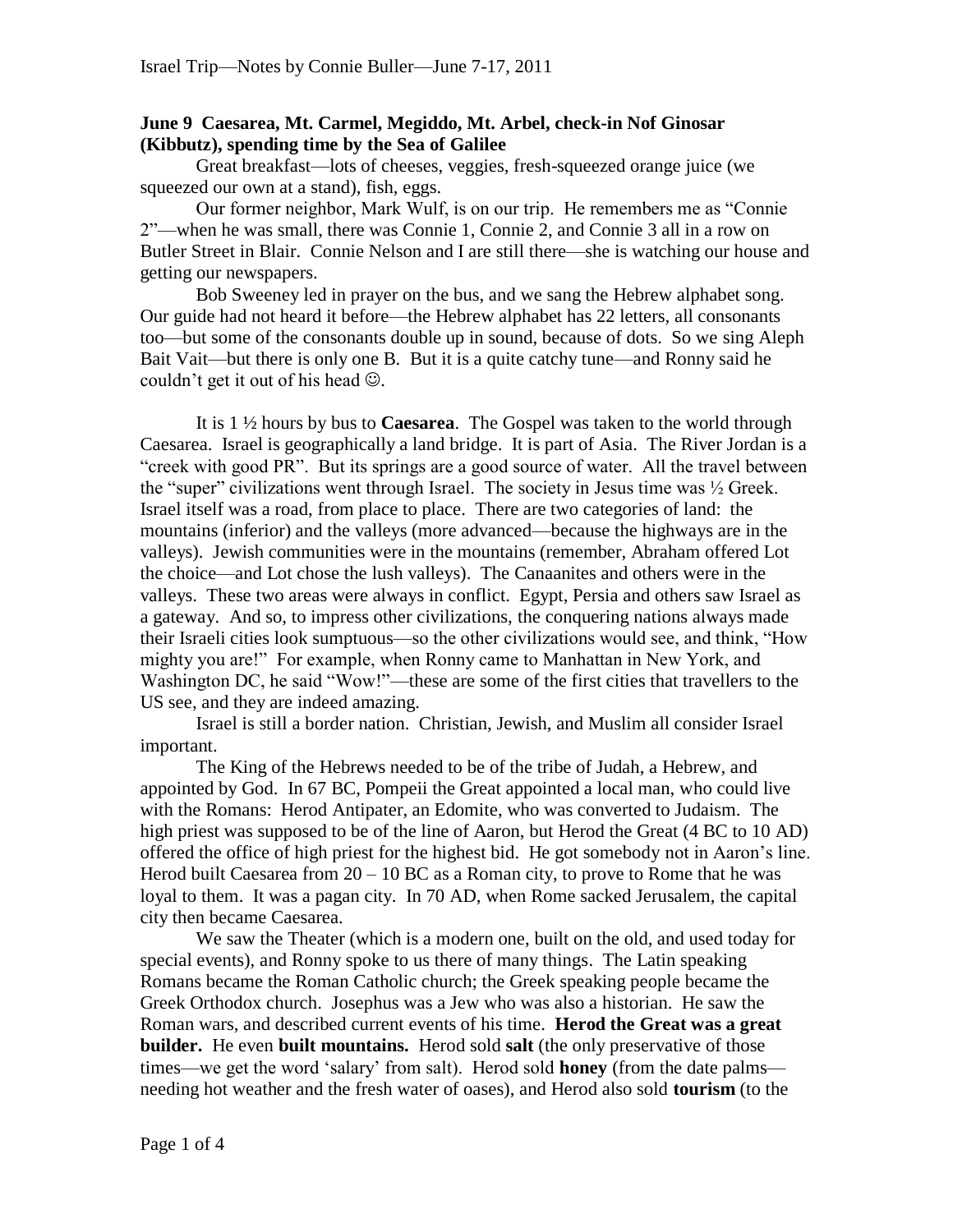Holy Temple in Jerusalem, the House of All Nations). Caesarea was a harbor city: olive oil and wine were shipped back to Rome, and there were no taxes. Sebastus (Caesar in Greek).

**Caesarea,** the melting pot of nations, where the god Mithras was worshipped, is mentioned in the New Testament. **Acts 10**: Cornelius called Peter from Joppa to Caesarea. Peter had his dream of the sheet with the unclean animals in Joppa, and after that Peter was willing to accept Cornelius' call to the pagan city of Caesarea. **Acts 12**: Herod Agrippa was in Caesarea. The Herods were not nice people: they killed off their own family to gain more power. They had such a name that Ceasar once said he would rather be Herod's pig than Herod's son—he would be safer, and much less likely to be killed. Josephus said that at Caesarea Herod Agrippa I appeared in a silver cloak, and the people here at the theater said "You are God!"—and Herod Agrippa died 3 days later of worms (Acts12: 18-23 gives a similar account). Acts 24 Felix told Paul, "You nearly convinced me". Eusebius lived here about 300 AD. He was a Christian bishop, and wrote about the Nicean creed. The woman with the issue of blood was from Caesarea. Phillip lived here.

In Caesarea, the public things (like the theater, the baths, the hippodrome) were built outside the city walls. City walls are for protection, so if people lived *outside* the city walls, then it is reasonable to conclude that the area was stable at that time.

After this talk in the theater, we "walked 1000 years" to the area of the Crusaders. We saw the Roman governor's home. While we were walking, somebody asked if the Beatles had performed in the Theater. Ronny said the Beatles were forbidden to perform there, because of their long hair. Ronny said that we were walking over an area filled with caves and even a jail. Paul was said to be killed here in Caesarea. Pontius Pilate was in Caesarea at one time.

The Hippodrome was a large arena, used for horse and chariot races. There was a sandstone marketplace here, and also it was a place that Christian martyrs were killed. In this part of the world, to raise land above the sea, retaining walls were built, but they were not filled in with dirt. Instead there were arches, and hollow spaces—small jailhouses, cisterns, storerooms and more. The area that we were walking on was covered with sand blown over from Africa—it was only excavated about 20 years ago (the 1990's). There are palace vaults—hollow, to build above the ground.

In the castle walls, there were slits—not for arrows, but for pouring boiling oil on the attacking enemy.

Caesarea was a harbor. The harbor was like a city within a city. We stood by a tamarisk tree (there is always water near the surface where tamarisks grow). Ronny said the tamarisk was actually on the ancient harbor, which is now still silted up.

In 1818 Caesarea became a Muslim town until 1948 (when Israel became a state).

Toh-DAH (thank you); Toh-Dah Ra-VAH (thank you very much).

In the Bible, directions are always given from the perspective of Jerusalem: from Jerusalem, East is straight ahead, forward; South is right; North is left; West is either behind, or toward the sea.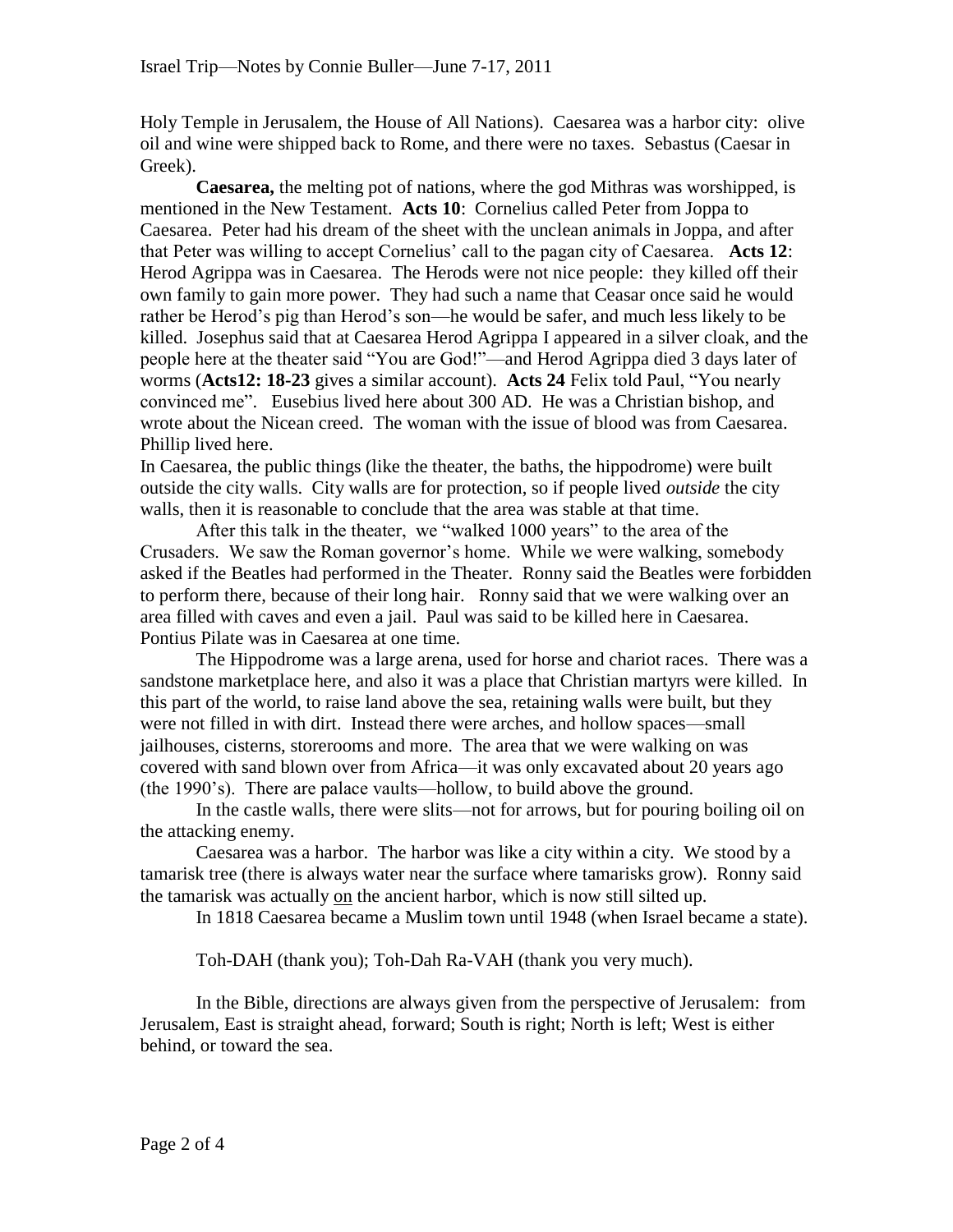"Arab" is a culture, not at religion. In Arab towns, rooms are built on top of houses to accommodate the children's families.

Israel is a national home, not just for Jews. It is not a theocracy. Its population today is 7.5 million, and is 75% Jews, and 25% Arabs, Christians, and Druse. There has been peace with Jordan since 1994. The last fight with Lebanon was 2006. With Syria there is no peace. With Egypt there is peace since 1946.

## **Mt. Carmel**

The Jordan Valley is part of the Rift Valley. Mount Carmel overlooks the plains of Armageddon. Mt. Carmel has lots of trees today—every  $2<sup>nd</sup>$  grader plants a tree on Mt. Carmel. In I Kings, it refers to Mt. Carmel as the Vineyard of God. We passed a Druse village—the outside was truly dirty (trash, plastic bags—nothing picked up).

Elijah had the showdown with King Ahab on Mt. Carmel.

Armageddon is the crossroads of the Jordan Valley. One highway goes from the sea to Megiddo to the other mountains; another across the Jordan through Megiddo. Of the 4000 miles of the Jordan valley the only east-west crossing is through Armageddon. In peacetime this is a blessing; in war it is a curse. There is a pass, or "gate" at either end. David united the tribes by cleaning out the valley.

Mt. Carmel is a high place for many gods. Elijah fought the prophets of Baal and the prophets of the Asherah (a female god). Elijah 1: Other prophets: 800. The people themselves were silent. Ahab called Elijah the troubler, the trouble-maker. Today evangelical Christians are called the troublers. But as with Elijah,  $1 + God$  always is a majority.

Napoleon came to Armageddon through Gaza. There have been many battles on Armageddon and the Bible indicates there will be one last battle there too.

## **Tel Megiddo—water system (tunnel)**

Megiddo was the crossroads of the world. It is a manmade hill, close to the roads and close to a spring of water. Because each layer built upon another, the top was shrinking. We went through a tunnel from the top of the hill down to the spring and then out the bottom. Excavations have shown that gates to the various cities were built one above the other, and the route angles up the hill so that people who used their right arms would be at a disadvantage when coming up for the attack. When Jesus was here, the top of Megiddo was in ruins—and there were 21 civilizations under the level that Jesus saw. We saw basalt walls carved with flint. To hold weight, there would be 3 layers of stone, but one layer of wood, so that it would help withstand the shock of earthquakes. Megiddo was conquered in David's time, and then Solomon built a chariot town on Megiddo. It goes through the days of Ahab. The layers covered 500 years—sometimes only 7 years per layer. We saw a "high place"—a round place, and like the gates, one high place was built on top of an earlier one. When Solomon was king, he went to a high place, and God approved it. King Josiah tore down the high places and images. Josiah was killed in the Plain of Armageddon, on Jezreel.